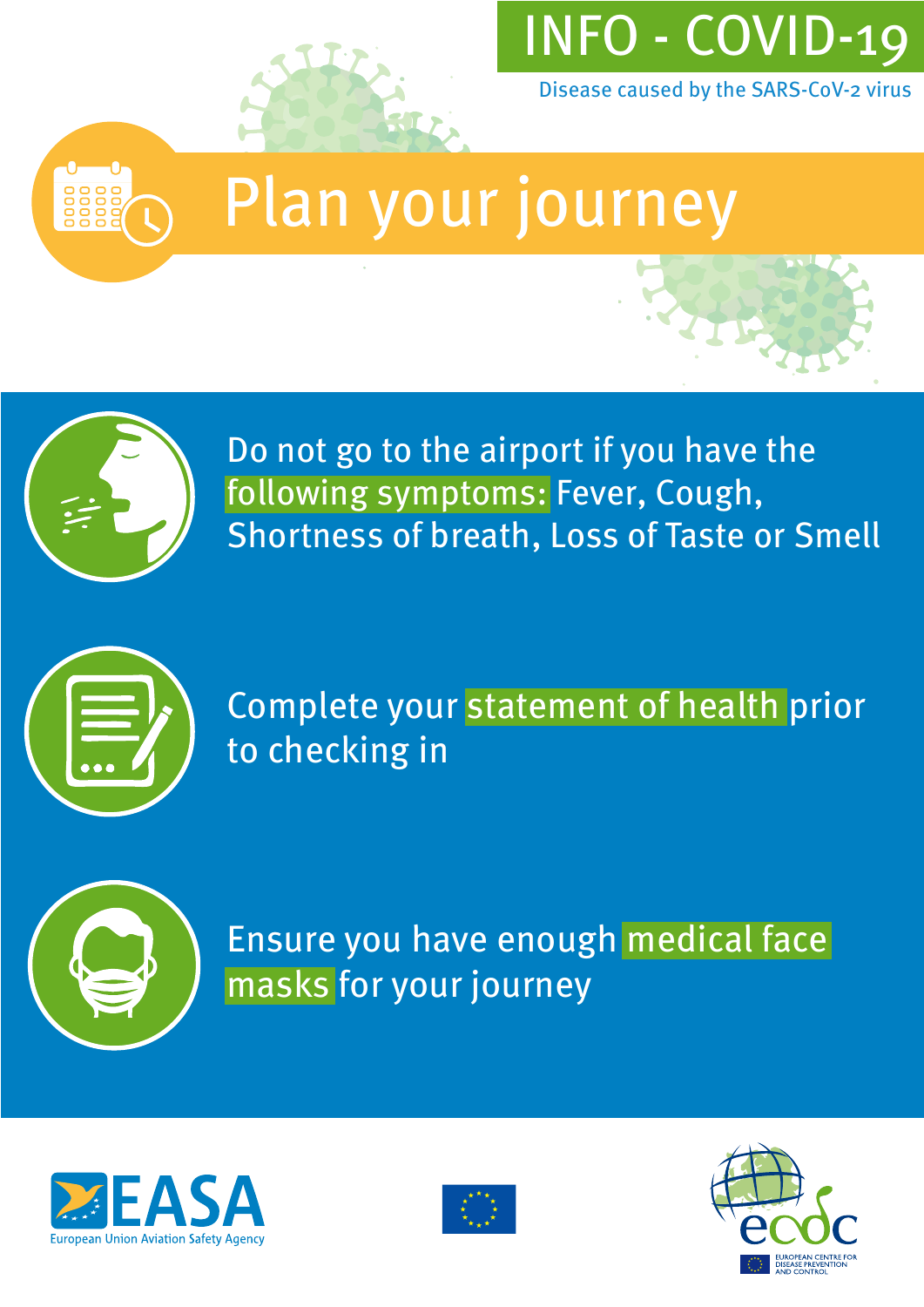



## To the airport



Be aware that only travellers may enter the airport terminal buildings



Leave enough time to allow for checks and new procedures



Follow cough etiquette and wear a medical face mask to protect yourself and your fellow passengers





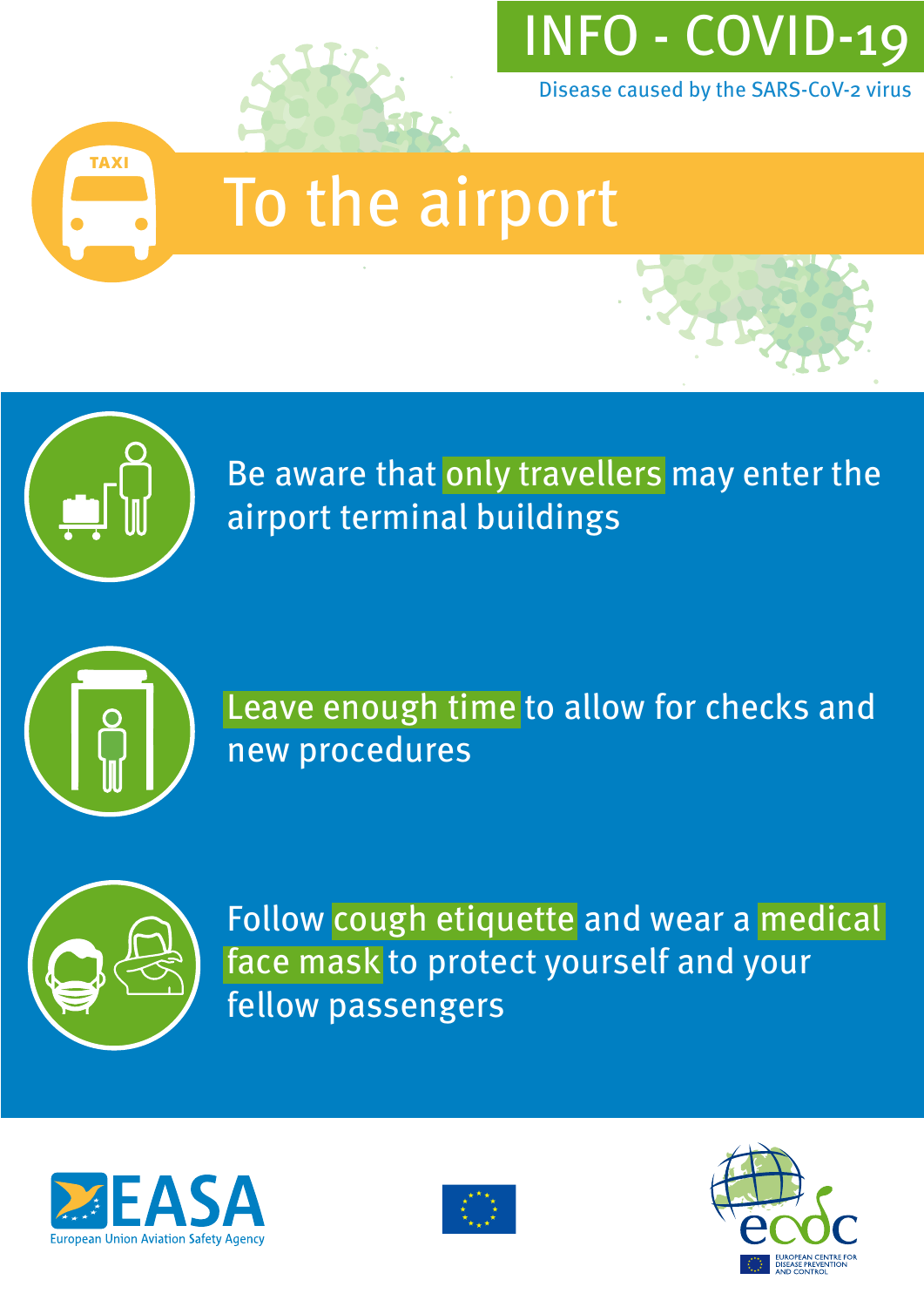

### Departure airport



Ask airport or airline staff if you have any questions or concerns



Check in online if possible, bring everything you need for your journey and have all documents ready



Make sure to practice physical distancing, wear a medical face mask and expect to be refused boarding if you don't

Comply with thermal screening, if requested





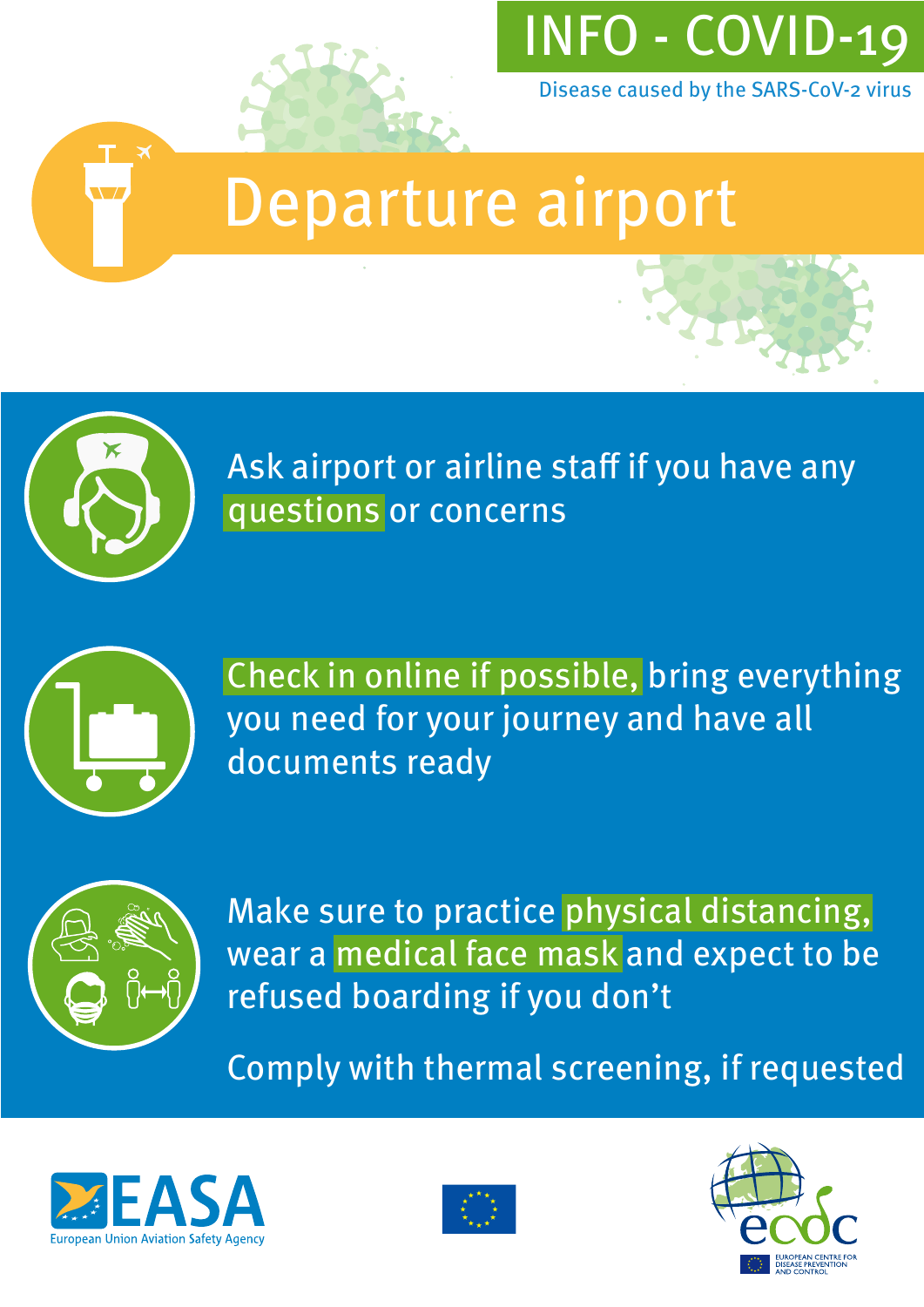

# On the plane



Practice hand hygiene, follow cough etiquette and wear a medical face mask



Watch the cabin safety demonstration to be aware of specific instructions for your flight



If you feel ill while travelling, inform crew and seek medical care as soon as possible



Limit your movement in the cabin to that essential for well-being